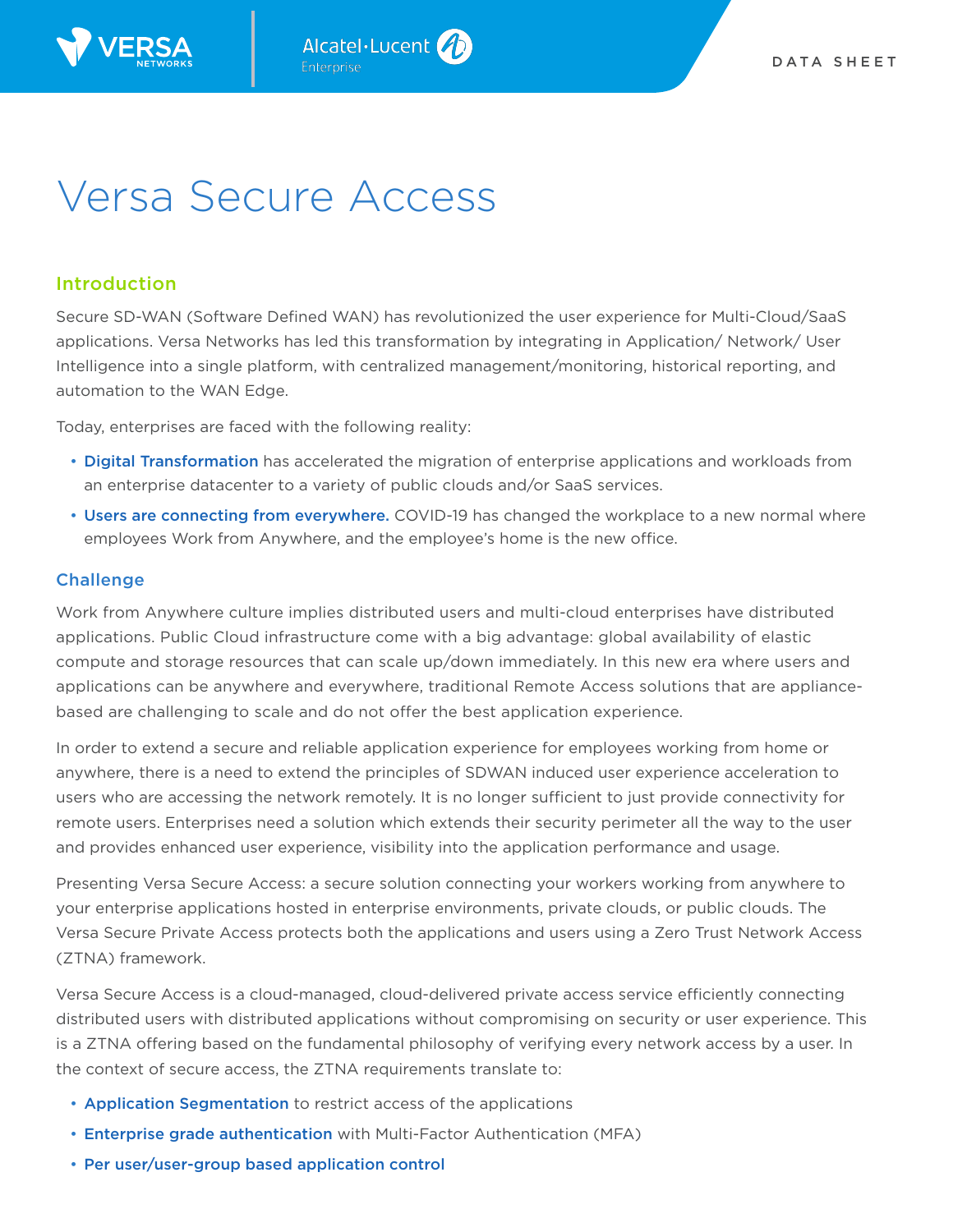• Network obfuscation and topology hiding

## • Application and Network Visibility

The Versa Secure Access solution is a Zero Trust Network Architecture (ZTNA) built on the Secure Access Service Edge (SASE) framework: Integrating the Security, Identity management cloud and SD-WAN into a simple, hassle-free service that:

- Extends perimeter protection to the end-user device
- Delivers an always-on application experience
- Is highly scalable and extensible to allow users to work from anywhere

## Service Components

Versa Secure Access is a distributed solution to connect distributed users to enterprise applications. The applications can be distributed across private cloud, enterprise data centers and public cloud. The Secure Access Solution consists of:

Versa Cloud Gateways are based on industry leading VOSTM platform. They are globally distributed to provide distributed secure on-ramps for access to enterprise applications. Gateways authenticate users, authorize the application access and secure the enterprise network from external threats. Versa Cloud Gateways are built on VOS that integrates advanced routing, comprehensive security, market leading SD-WAN along with secure access. The Versa Cloud Gateways securely connect to and integrate with existing infrastructure in Enterprise network and datacenter.

Versa Secure Access Client is software agent/application that runs on and extends SD-WAN to cli-ent devices (ie: Windows, MacOS computers, smart phones<sup>1</sup>). Versa Secure Access Client creates a se-cure and encrypted connection from remote device to the Versa Cloud Gateway. Upon authentication and access authorization through the Versa Cloud Gateway, users with VSAC can securely connect to enterprise applications in public and private cloud

Versa Secure Access Portal provides enterprise administrators the ability to monitor the service and provides real-time and historical reporting at a network, application, and user level leveraging Versa's big database Analytics platform.

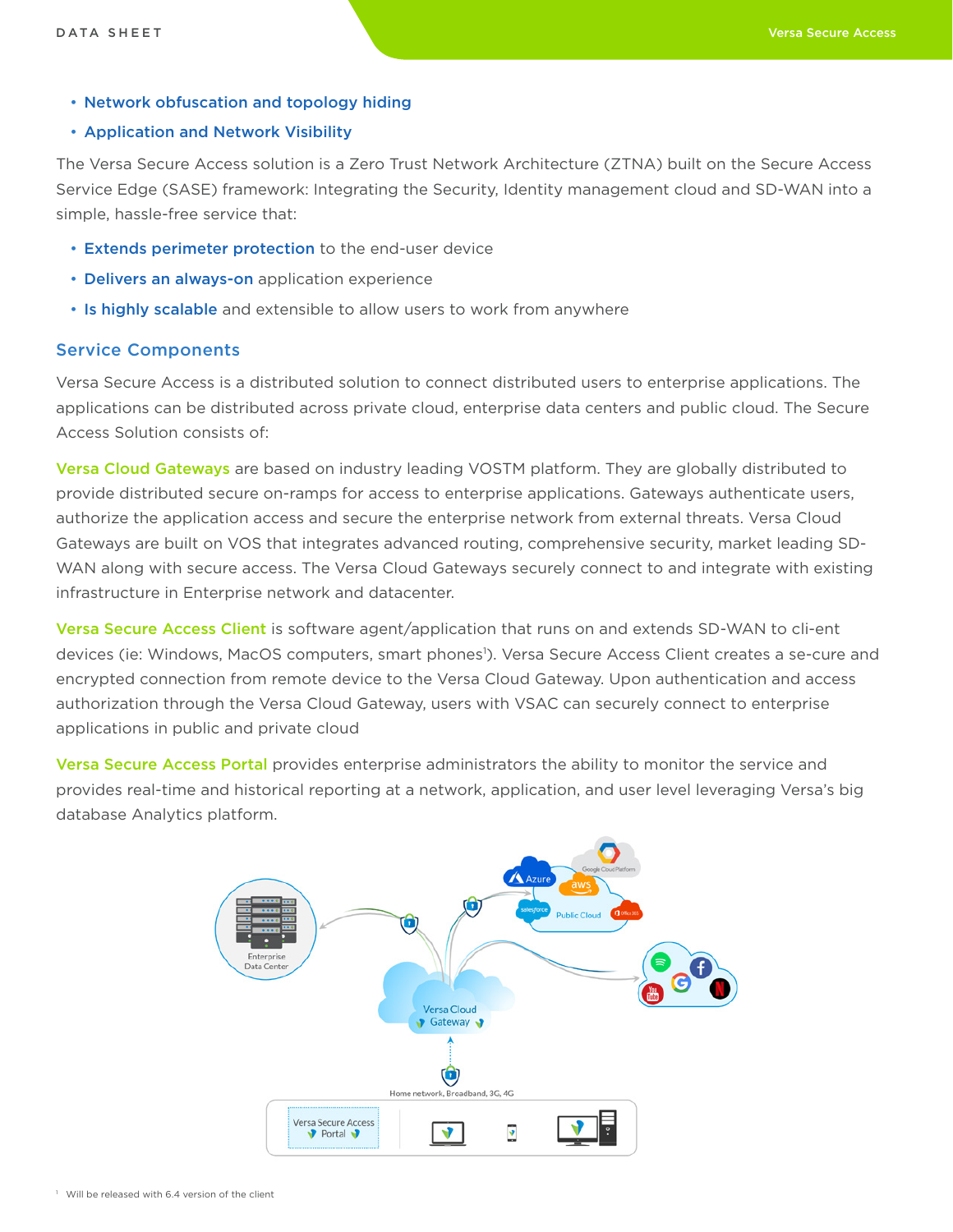## Key Service Capabilities

#### Micro-segmentation

Versa Secure Access uses micro-segmentation to control and limit the application visibility to authorized users. Users can be configured to use the Versa Secure Access Client to connect to different gateways for different applications. Application and Gateway combination is dynamically configured to give best application experience and provides an additional level of security is provided by preventing the user from the accessing gateways from which the application is not accessible or not preferred. With support for multiple gateways\*, customers can dedicate certain gateways for secure applications while allows users to access generic applications from other gateways.

## User Authentication and Authorization

Versa Secure Access leverages the enterprise's preferred Identity Provider to authenticate and authorize the user. Versa Secure Access integrates with various types of authentication servers like Active Direc-tory, SSO servers like OKTA and different authentication protocols like LDAP, and SAML<sup>2</sup>. The Enterprise Identity is used to authorize the users for application access policies.

Multi-Factor Authentication (MFA) using SMS and Email is supported by Versa Secure Access. Addition-ally, Time-based OTP integration with Microsoft Authenticator, Google Authenticator and Duo is availa-ble. VSA is integrated with SSO Identity provider MFA as well.

## Application Firewall

Versa Secure Access enforces policies which authorizes access to application on a per user/user group basis. The applications can be defined using FQDN/Host name, wild cards, IP address subnet and ports or combination of these. The policies are based on the username/group information received during the authentication from enterprise identity servers.

## Network Obfuscation

Network obfuscation is a security technique to hide internal network topology from remote users. Topology hiding protects the applications from multiple attack vectors like lateral movement, port-scanning, etc.

Versa Cloud Gateway obfuscates the application server IP address from the user and user IP address from the application server. This provides the highest level of protection from malicious actors in the internet.

## Application and User visibility

Application, User and Network visibility is necessary to efficiently operate the network and to secure it from external threats. Versa secure access builds on top of big data based Versa Analytics platform to provide the network administrators with real time view as well as historical reporting of Users, Application and Network.

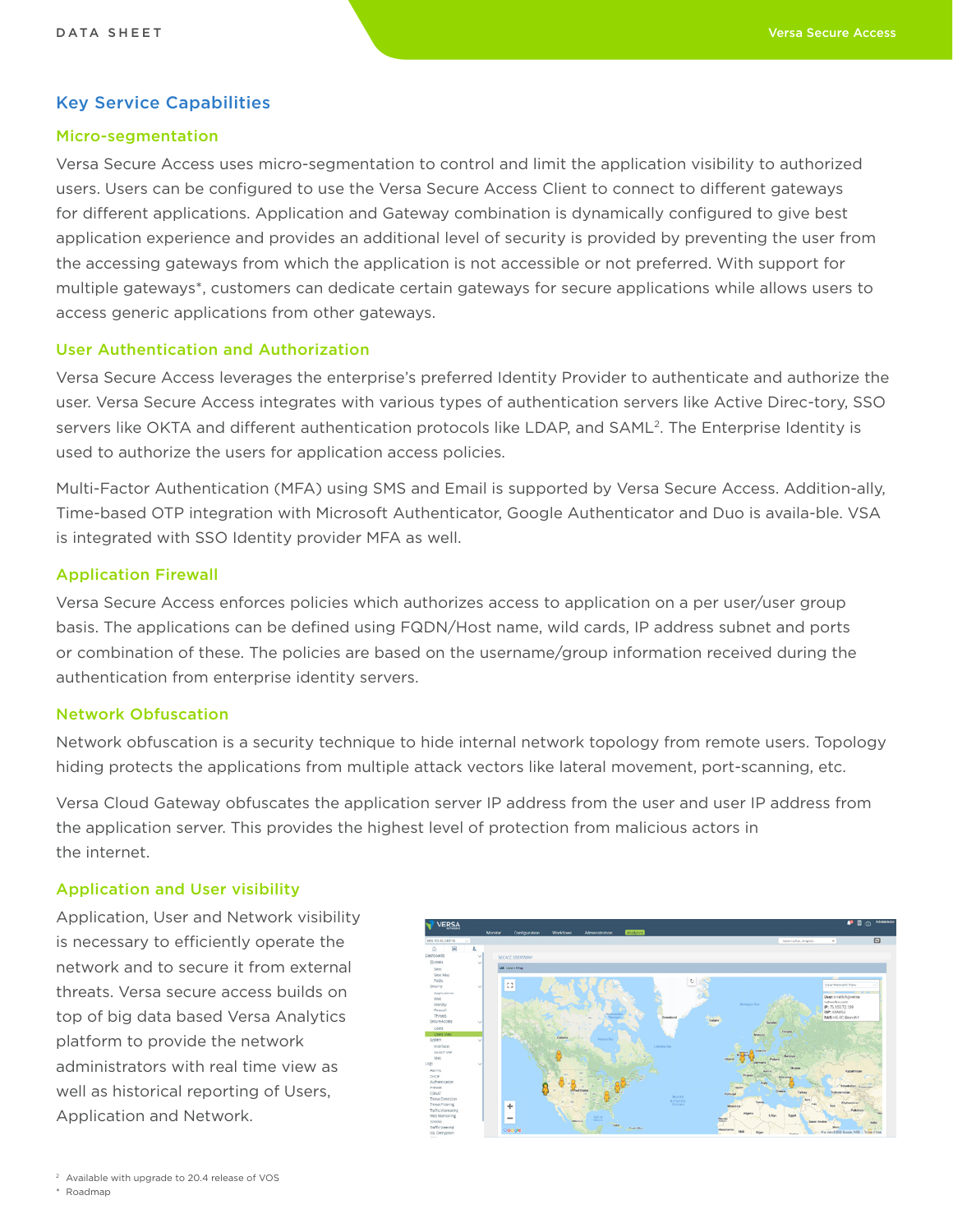#### Assured Application Experience

Versa's market leading Secure SD-WAN functionality ensures the application experience for the users, no matter where they are connecting from. Versa secure access applies various techniques like SLA monitoring, Traffic engineering, Forward Error Correction\* that have been extensively deployed in connecting branches now to this software-based service



- Intelligent Gateway Selection ensures that the SASE client connects to the gateway which provides the best user experience. The SASE client choose the best gateway based on various parameters like server load, cloud gateway proximity, and network performance towards the gatway.
- Hot Stand-by feature ensures that the SASE client is simultaneously connected to multiple gateways. The SASE client monitors the performance towards individual gateways. Flows are routed towards alternate gateways instantaneously upon detection of degraded performance towards the primary cloud gateway.
- Traffic Steering is supported based on Application, FQDN, and/or Routes. The traffic steering policy determines breakout of traffic, selection of gateway and whether encryption is needed for traffic tunneled towards the gateway.
- VSA service also supports creation of encrypted and unencrypted tunnels towards the Cloud Gateways. The unencrypted tunnels provide better latency characteristics for real-time traffic which might support appplication-level encryption of the traffic.

Versa Secure Access supports geo-location, user and application policy to ensure clients connect to the closest gateway based on current user location. Versa Secure Access Client can connect to a multiple gateways\* based on which application is being accessed. Versa Secure Access Client makes the routing decision to the best available gateway based on real time network information.

Cloud hosted applications are accessed directly from the Versa Cloud Gateways. As the applications avoid hair pinning to enterprise DC only to break out into the cloud again, the application experience is improved. The resources required at the data center are also reduced.

Customers can also extend the connectivity to the Public cloud workloads and select SaaS applications over a private link.